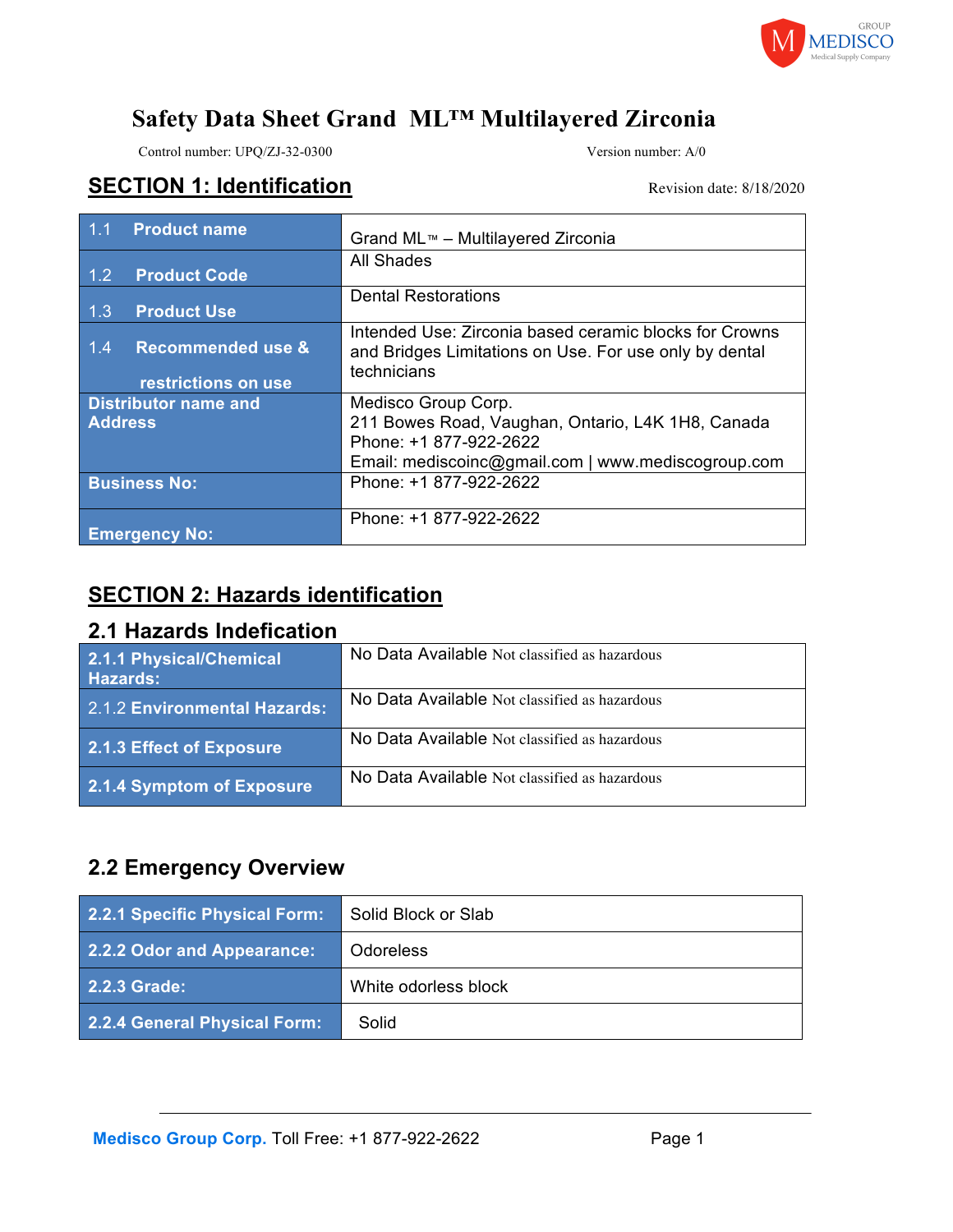

Control number: UPQ/ZJ-32-0300 Version number: A/0

## **2.3 Potential Health Effects**

| .                   | . .                                                                                                                                                                                           |
|---------------------|-----------------------------------------------------------------------------------------------------------------------------------------------------------------------------------------------|
| 2.3.4 Ingestion:    | No health effects are expected.                                                                                                                                                               |
| 2.3.3 Inhalation:   | During grinding, scraping, sanding: Upper Respiratory Tract<br>Irritation: Signs/symptoms may include cough, sneezing,<br>nasal discharge, headache, hoarseness, and nose and<br>throat pain. |
| 2.3.2 Skin Contact: | Mechanical Skin irritation: Signs/symptoms may include<br>abrasion, redness, pain, and itching.                                                                                               |
| 2.3.1 Eye Contact:  | Mechanical eye irritation: Signs/symptoms may include pain,<br>redness, tearing and corneal abrasion.                                                                                         |

### **SECTION 3: Composition/ Information on Ingredients**

| Ingredient | <b>ZIRCONIA CERAMIC</b> |
|------------|-------------------------|
| C.A.S. No. | 66402-68-4              |

## **SECTION 4: First Aid Measures**

Primary routes of entry: Eye and skin contact; ingestion; inhalation & skin absorption. Medical condition Aggravated by Exposure: Eyes/skin hypersensitivity

The following first aid recommendations are based on an assumption that appropriate personal and industrial hygiene practices are followed.

| 4.1 Inhalation:   | Move the person to fresh. If signs/symptoms persist, get medical |
|-------------------|------------------------------------------------------------------|
|                   | attention.                                                       |
| 4.2 Ingestion:    | No health effects are expected. Rinse the mouth with water.      |
|                   | If you feel unwell, get medical attention.                       |
| 4.3 Skin Contact: | Wash affected area with soap and water. If signs/symptoms        |
|                   | persist, get medical attention.                                  |
| 4.4 Eye Contact:  | Flush with large amounts of water for a minimum of 15 minutes.   |
|                   | Remove contact Lenses if possible and continue to rinse with     |
|                   | water. If signs/symptoms persist, get medical attention.         |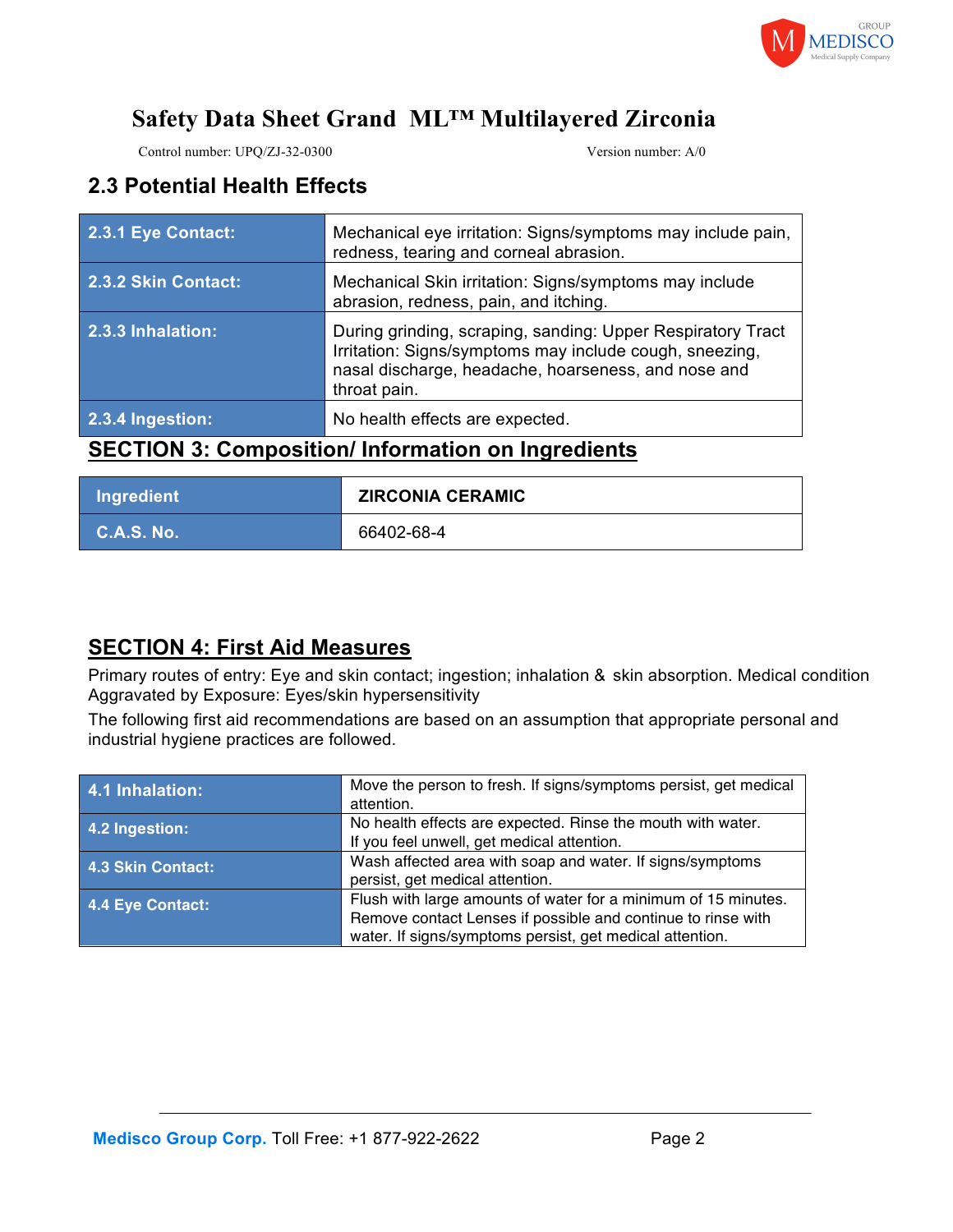

Control number: UPQ/ZJ-32-0300 Version number: A/0

### **SECTION 5: Fire-fighting measures**

| 5.1 Suitable extinguishing<br>media                             | In case of fire: Use a fire fighting agent suitable for ordinary<br>combustible material such as water or foam to extinguish |
|-----------------------------------------------------------------|------------------------------------------------------------------------------------------------------------------------------|
| 5.2 Special hazards arising<br>from the substance or<br>mixture | No inherent in this product                                                                                                  |
| 5.3 Special protective<br>actions for fire-fighters             | No special protective actions for fire-fighters are anticipated                                                              |

### **SECTION 6: Accidental release measures**

Advice for fire-fighters - If it is not very dangerous, move containers from a fire in the surrounding area. During extinction, wear a suitable heat-resistant protective suits against chemicals and self contained breathing apparatus

| 6.1 Personal precautions,<br>protective equipment and<br>emergency procedures | Evacuate area. For large spill, or spills in confined spaces,<br>provide mechanical ventilation to disperse or exhaust<br>vapors, in accordance with good industrial hygiene<br>practice.                                                     |
|-------------------------------------------------------------------------------|-----------------------------------------------------------------------------------------------------------------------------------------------------------------------------------------------------------------------------------------------|
| <b>6.2 Environmental</b><br>precautions                                       | Avoid release to the environment.                                                                                                                                                                                                             |
| 6.3 Methods and material<br>for containment and<br>cleaning up                | Collect as much of the spilled material as possible. Place<br>in a closed container approved for transportation by<br>appropriate authorities. Clean up residue. Seal the<br>container. Dispose of collected material as soon as<br>possible. |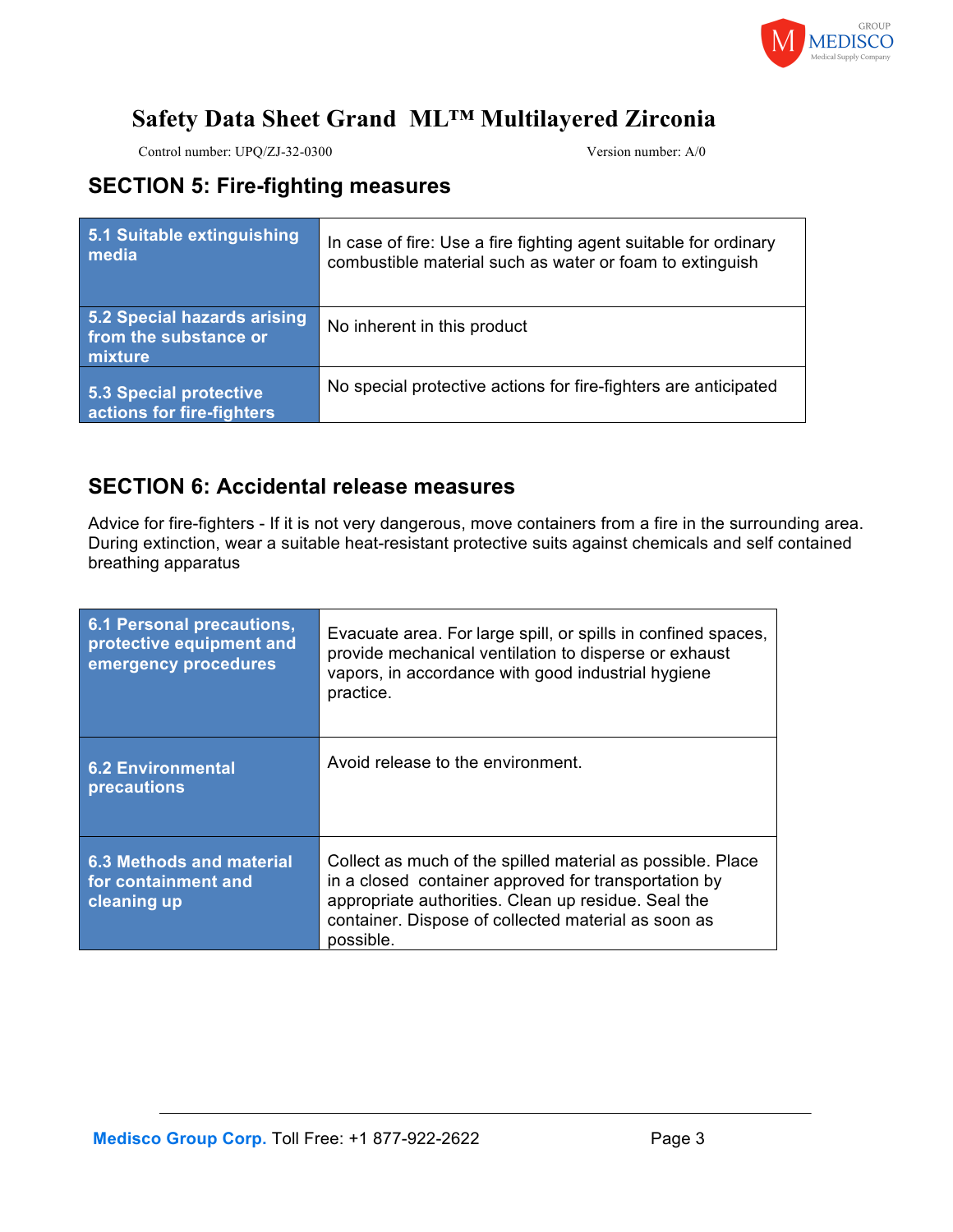

Control number: UPQ/ZJ-32-0300 Version number: A/0

## **SECTION 7: Handling and storage**

| 7.1 Handling & Storage | Avoid prolonged or repeated skin contact. Avoid<br>breathing of dust created by cutting, sanding, grinding<br>or machining. Do not eat, drink or smoke when using<br>this product. Wash thoroughly after handling. |  |
|------------------------|--------------------------------------------------------------------------------------------------------------------------------------------------------------------------------------------------------------------|--|
|                        | Store in a dry and cool place                                                                                                                                                                                      |  |
| 7.2 Others             | Any dust from machining should be wet mopped or dry<br>vacuumed.                                                                                                                                                   |  |

# **SECTION 8: Exposure controls / Personal protection**

| 8.1 Eye/face protection:               | Avoid eye contact. The following eye protection(s) are<br>recommended: Safety Glasses with side shields.                           |
|----------------------------------------|------------------------------------------------------------------------------------------------------------------------------------|
| 8.2 Skin protection:                   | Avoid prolonged or repeated skin contact. Gloves not<br>normally required. Wash thoroughly after handling                          |
| 8.3 Prevention of<br><b>Swallowing</b> | Do not ingest.                                                                                                                     |
| <b>8.4 Raspiratiry protection:</b>     | Under normal use conditions, airborne exposures are<br>not expected to be significant enough to require<br>respiratory protection. |
| <b>8.5 Engineering Controls</b>        | Provide adequate local ventilation.                                                                                                |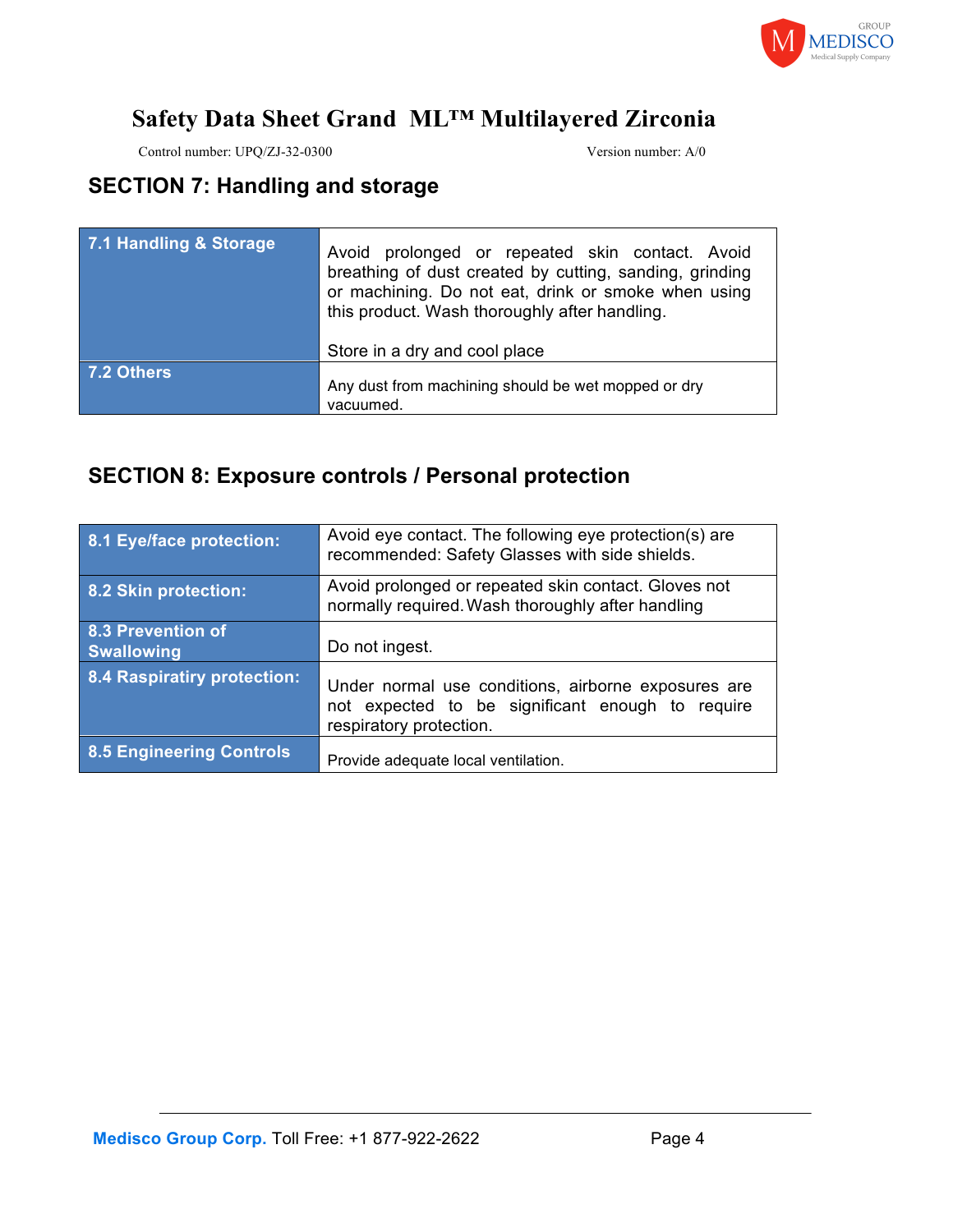

Control number: UPQ/ZJ-32-0300 Version number: A/0

# **SECTION 9: Physical and chemical properties**

| 9.1 Information on<br>basic physical and<br>chemical properties | General Physical Form:        | Solid                |
|-----------------------------------------------------------------|-------------------------------|----------------------|
|                                                                 | Specific Physical Form:       | Solid Block or Slab  |
|                                                                 | Odor:                         | Odorless             |
|                                                                 | Odor threshold:               | No Data Available    |
|                                                                 | $pH$ :                        | No Applicable        |
|                                                                 | Freezing / Melting point:     | Not Applicable       |
|                                                                 | <b>Boiling Point:</b>         | Not Applicable       |
|                                                                 | Flash Point:                  | No flash point       |
|                                                                 | Evaporation rate:             | Not Applicable       |
|                                                                 | Flammability (solid, gas):    | Not Classified       |
|                                                                 | Density:                      | No Data Available    |
|                                                                 | Solubility in Water:          | Not soluble in water |
|                                                                 | Solubility- non-water:        | No Data Available    |
|                                                                 | Vapor pressure:               | Not Applicable       |
|                                                                 | Evaporation rate:             | Not Applicable       |
|                                                                 | Autoignition temperature:     | Not Applicable       |
|                                                                 | Decomposition<br>temperature: | No Data Available    |
|                                                                 | Viscosity:                    | Not Applicable       |
|                                                                 | Molecular weight:             | No Data Available    |
|                                                                 | Other data:                   | N <sub>0</sub>       |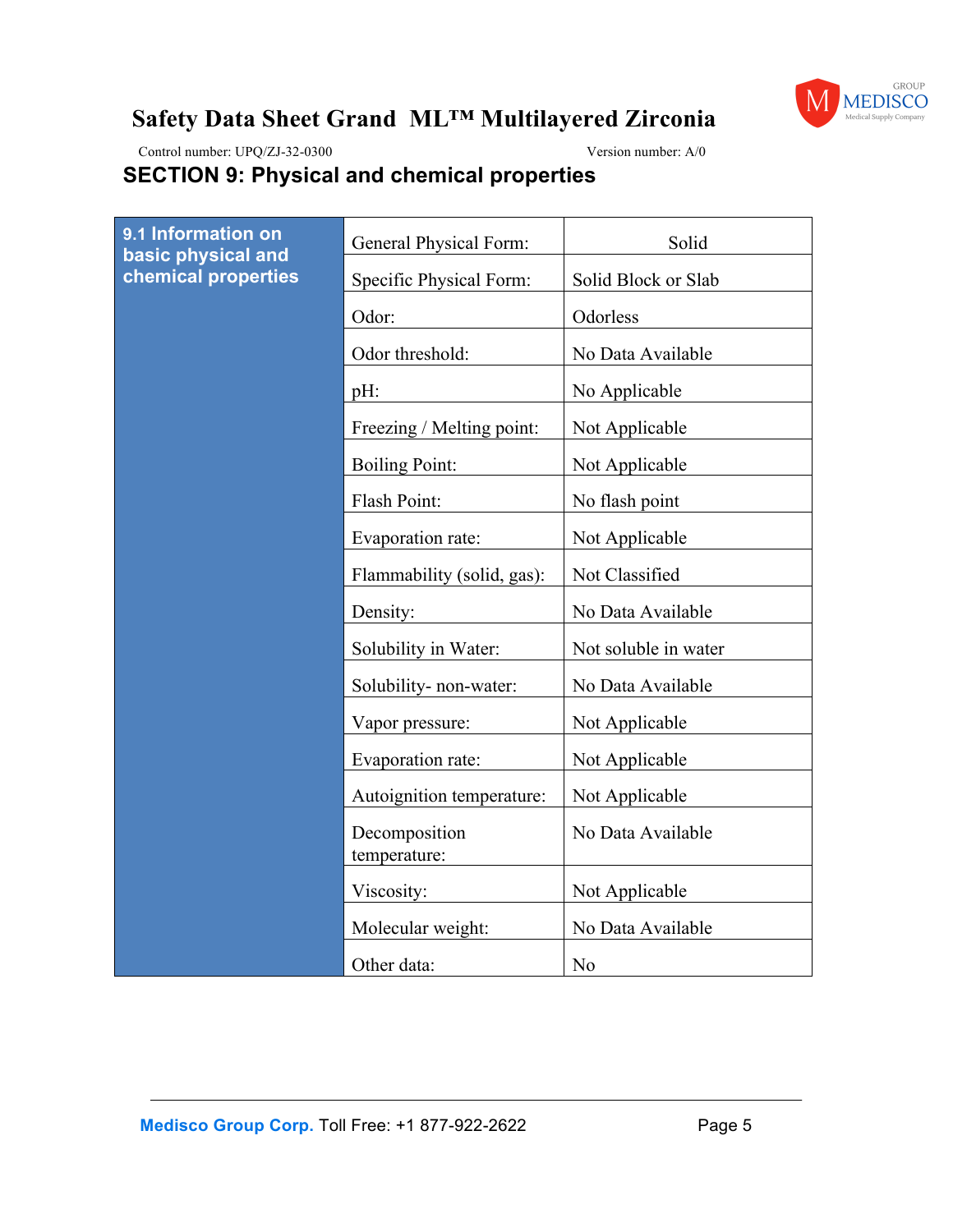

Control number: UPQ/ZJ-32-0300 Version number: A/0

### **SECTION 10: Stability & Reactivity**

No special protective actions for fire-fighters are anticipated.

| 10.1 Reactivity                            | This material is considered to be non reactive under<br>normal use conditions. |
|--------------------------------------------|--------------------------------------------------------------------------------|
| 10.2 Chemical Stability                    | Stable under normal use conditions.                                            |
| 10.3 Possibility of hazardous<br>reactions | Hazardous polymerization will not occur.                                       |
| 10.4 Conditions to avoid                   | None known.                                                                    |
| 10.5 Incompatible materials                | None known.                                                                    |
| 10.6 Hazardous<br>decomposition products   | None known.                                                                    |

## **SECTION 11: Toxicological information**

#### **11.1 Information on Toxicological effects**

Signs and Symptoms of Exposure Based on test data and/or information on the components, this material may produce the following health effects:

| 11.1.1 Inhalation:                  | Respiratory Tract Irritation: Signs/symptoms may include<br>cough, sneezing, nasal discharge, headache,<br>hoarseness, and nose and throat pain.                                          |
|-------------------------------------|-------------------------------------------------------------------------------------------------------------------------------------------------------------------------------------------|
| <b>Skin Contact:</b>                | Mechanical Skin irritation: Signs/symptoms may include<br>abrasion, redness, pain, and itching.                                                                                           |
| <b>Eye Contact:</b>                 | Mechanical eye irritation: Signs/symptoms may include<br>pain, redness, tearing and corneal abrasion.                                                                                     |
| Ingestion:                          | May be harmful if swallowed                                                                                                                                                               |
| <b>Gastrointestinal Irritation:</b> | Signs/symptoms may include abdominal pain, stomach<br>upset, nausea, vomiting and diarrhea.                                                                                               |
| <b>Toxicological Data</b>           | If a component is disclosed in section 3 but does not<br>appear in a table below, either no data are available for<br>that endpoint or the data are not sufficient for<br>classification. |
| Acute Texicity                      |                                                                                                                                                                                           |

#### **Acute Toxicity**

**Medisco Group Corp. Toll Free: +1 877-922-2622** Page 6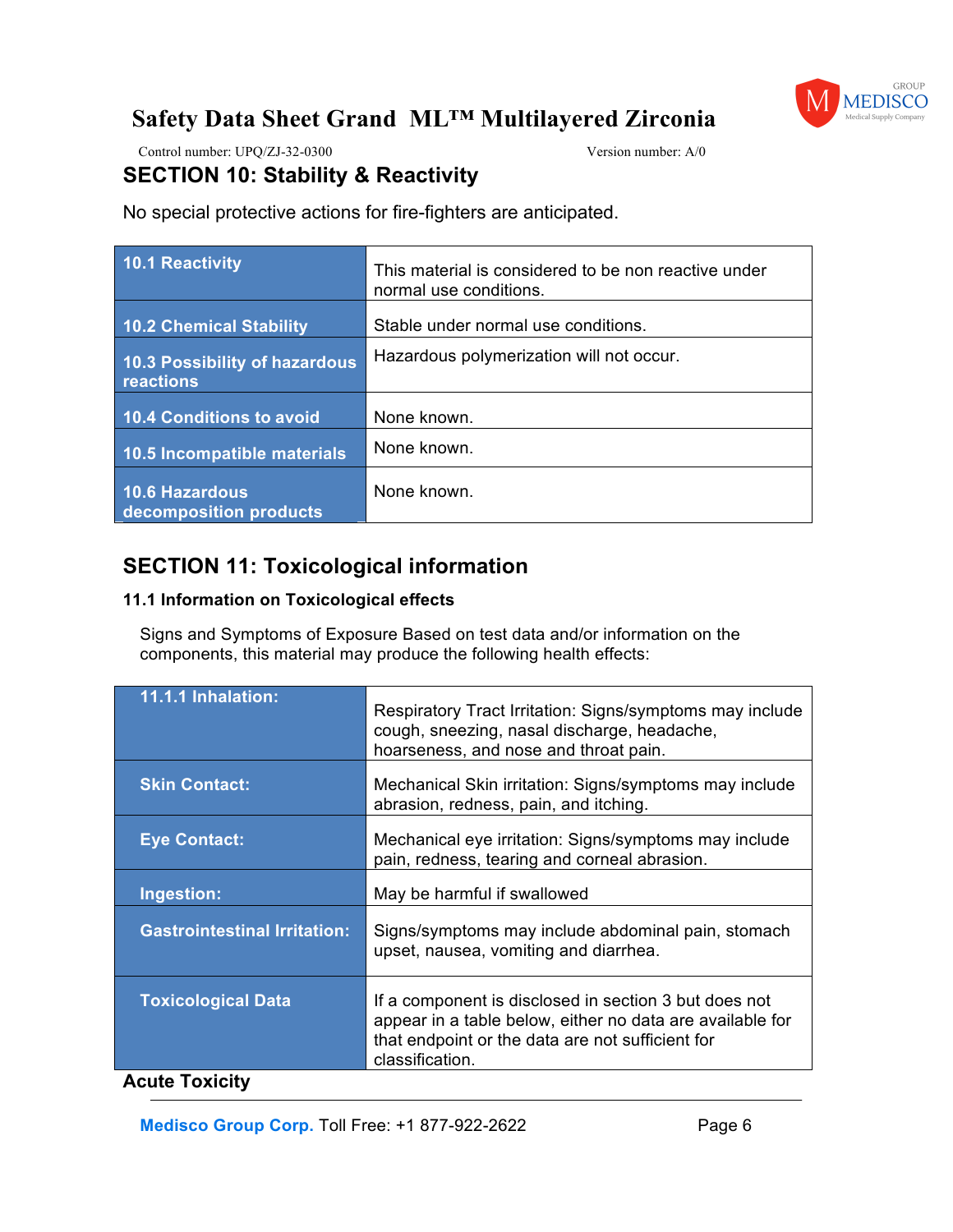

| Control number: UPQ/ZJ-32-0300 |              |                | Version number: $A/0$                                    |  |
|--------------------------------|--------------|----------------|----------------------------------------------------------|--|
| <b>Name</b>                    | <b>Route</b> | <b>Species</b> | <b>Value</b>                                             |  |
| Overall product                | Ingestion    |                | No data available; calculated ATE 2,000 -<br>5,000 mg/kg |  |
| ZIRCONIA CERAMIC               | Dermal       |                | LD50 estimated to be $>$ 5,000 mg/kg                     |  |
| ZIRCONIA CERAMIC               | Ingestion    |                | LD50 estimated to be 2,000 - 5,000<br>mg/kg              |  |

#### ATE = acute toxicity estimate

#### **Skin Corrosion/Irritation**

| <b>Name</b>             | Species <sup>1</sup> | <b>Value</b>              |
|-------------------------|----------------------|---------------------------|
| <b>ZIRCONIA CERAMIC</b> | Rabbit               | No significant irritation |

#### **Serious Eye Damage/Irritation**

| <b>Name</b>      | <b>Species</b> | l Value\      |
|------------------|----------------|---------------|
| ZIRCONIA CERAMIC | Rabbit         | Mild irritant |

#### **Skin Sensitization**

For the component/components, either no data are currently available or the data are not sufficient for classification.

**Respiratory Sensitization**

For the component/components, either no data are currently available or the data are not sufficient for classification.

#### **Germ Cell Mutagenicity**

| <b>Name</b>      | <b>Route</b> | <b>Value</b>                                                                             |
|------------------|--------------|------------------------------------------------------------------------------------------|
| ZIRCONIA CERAMIC | In Vitro     | Some positive data exist,<br>but<br>the data are not<br>sufficient for<br>classification |

#### **Carcinogenicity**

**Medisco Group Corp. Toll Free: +1 877-922-2622 Page 7**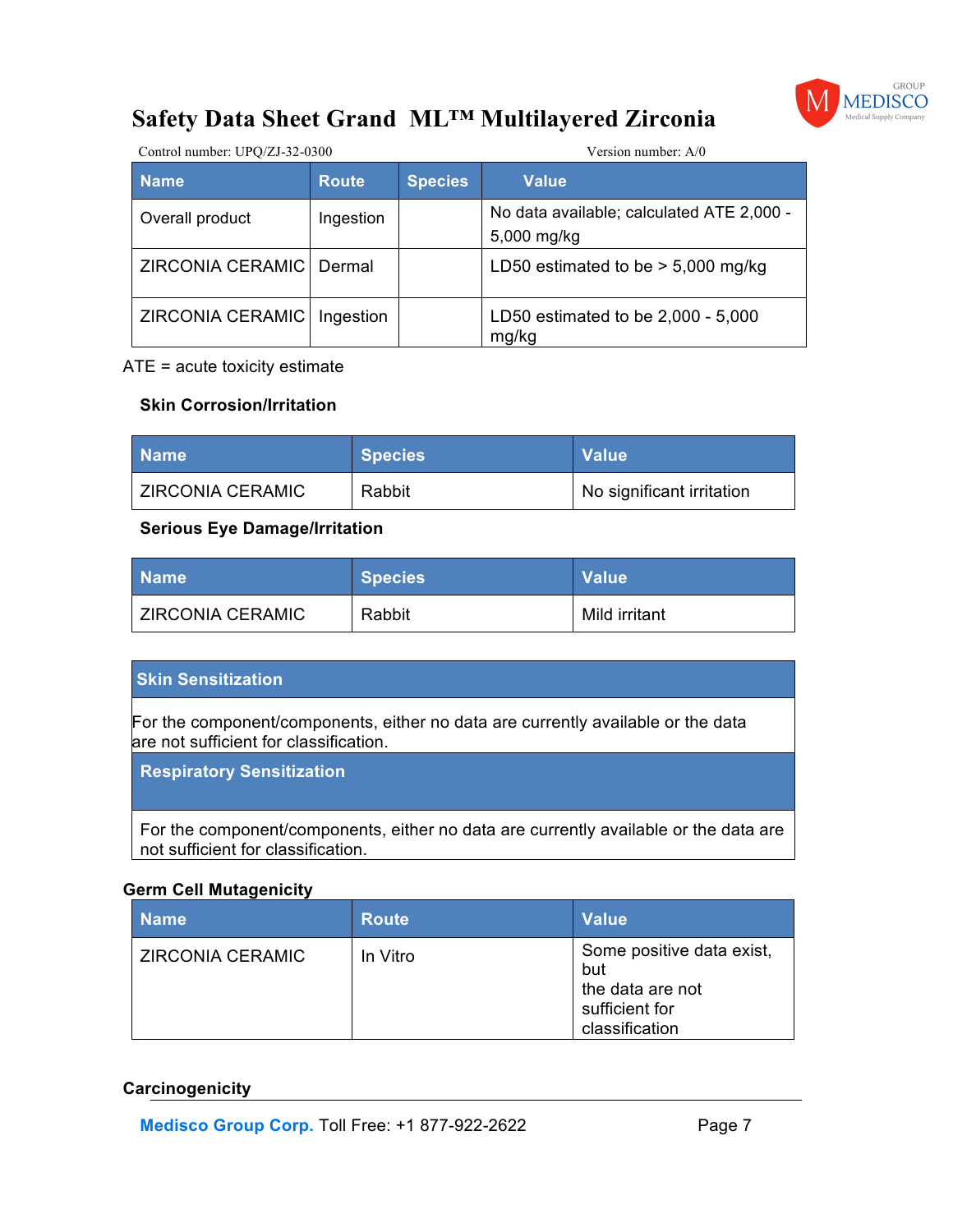

Control number: UPQ/ZJ-32-0300 Version number: A/0

| <b>Name</b>      | <b>Route</b> | <b>Species</b>                | <b>Value</b>                                                                          |
|------------------|--------------|-------------------------------|---------------------------------------------------------------------------------------|
| ZIRCONIA CERAMIC | Inhalation   | Multiple<br>animal<br>species | Some positive data exist,<br>but the data are not<br>sufficient for<br>classification |

#### **Reproductive Toxicity**

#### **Reproductive and/or Developmental Effects**

For the component/components, either no data are currently available or the data are not sufficient for classification.

#### **Target Organ(s)**

#### **Specific Target Organ Toxicity - single exposure**

For the component/components, either no data are currently available or the data are not sufficient for classification.

| <b>Name</b>                       | <b>Route</b> | <b>Target</b>         | <b>Value</b>                                                                                | <b>Species</b>                | <b>Test</b>                      | <b>Exposure</b><br><b>Duration</b> |
|-----------------------------------|--------------|-----------------------|---------------------------------------------------------------------------------------------|-------------------------------|----------------------------------|------------------------------------|
|                                   |              | Organ(s)              |                                                                                             |                               | <b>Result</b>                    |                                    |
| <b>ZIRCONIA</b><br><b>CERAMIC</b> | Inhalation   | pulmonary<br>fibrosis | Some positive<br>data exist, but<br>the data are<br>not<br>sufficient<br>forclassification  | Multiple<br>animal<br>species | <b>NOAEL</b><br>not<br>available |                                    |
| <b>ZIRCONIA</b><br><b>CERAMIC</b> | Inhalation   | pulmonary<br>fibrosis | Some positive<br>data exist, but<br>the data are<br>not<br>sufficient for<br>classification | Human                         | <b>NOAEL</b><br>not<br>available | occupational<br>exposure           |

#### **Specific Target Organ Toxicity - repeated exposure**

For the component/components, either no data are currently available or the data are not sufficient for classification.

**Please contact the address or phone number listed on the first page of the SDS for additional toxicological information on this material and/or its components.**